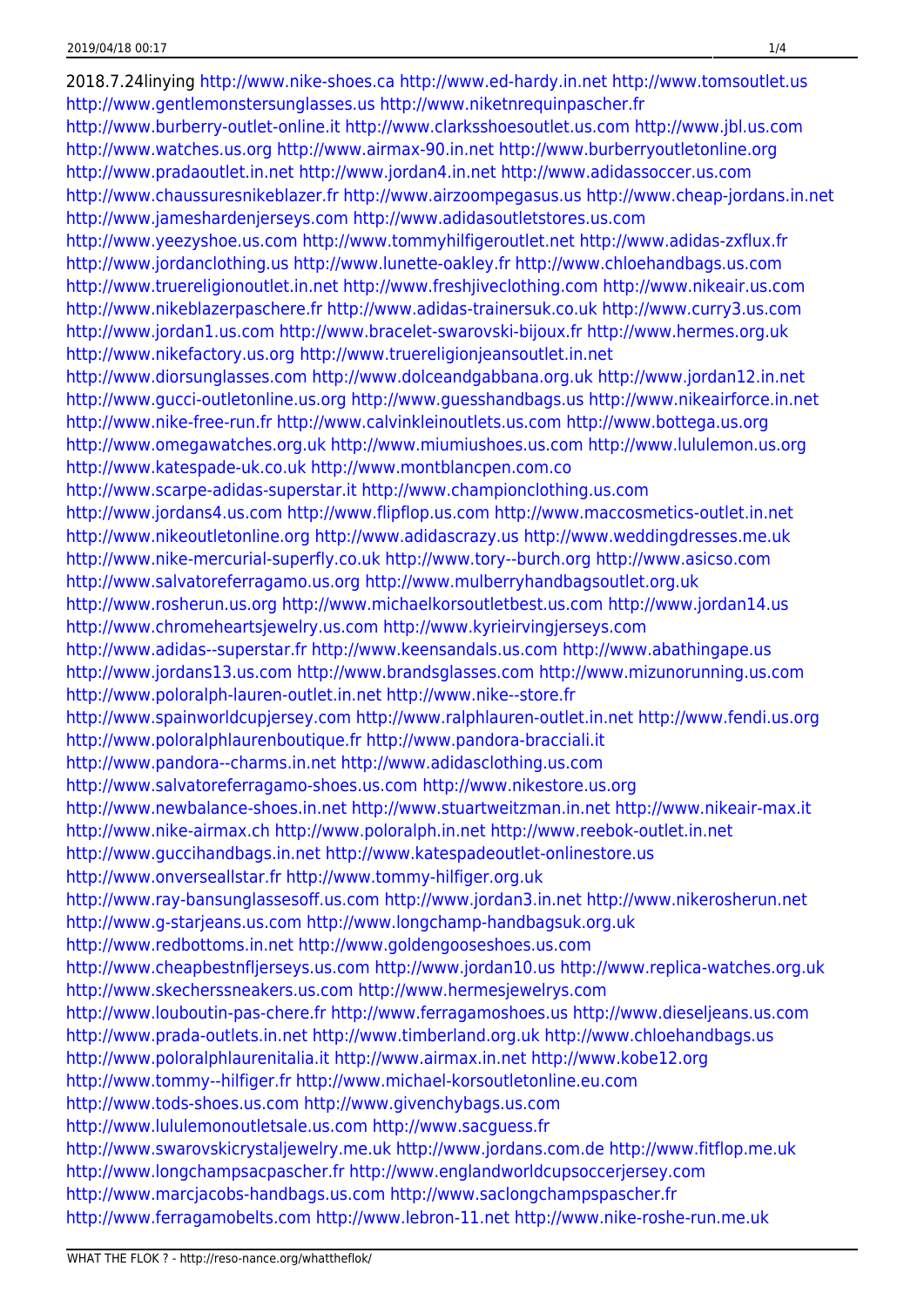<http://www.bapeclothing.us> <http://www.franceworldcupsoccerjersey.com> <http://www.nike--huarache.fr> <http://www.cartierbracelets.us.com> <http://www.timberland-boots.us.org> <http://www.reebok-shoes.mex.com> <http://www.oakleys-sunglasses.net.co> <http://www.lunette-rayban-pas-cher.fr> <http://www.adidasslides.in.net> <http://www.asicstrainers.org.uk> <http://www.rayban--sunglasses.org> <http://www.boseheadphones.us.com> <http://www.jordan6.in.net> <http://www.nike-airmax.de> <http://www.furlahandbags.us> <http://www.beatsheadphones.in.net> <http://www.conversechucktaylor.us> <http://www.beatspills.us.com> <http://www.puma--shoes.com> <http://www.nikeairmaxtrainers.org.uk> <http://www.ghdhair.me.uk> <http://www.airjordanpaschere.fr> <http://www.bcbgmax.in.net> <http://www.supra.in.net> <http://www.louboutinoutlet.us.org> <http://www.gucci.in.net> <http://www.arcteryxjackets.us.com> <http://www.sac-michaelkors-pascher.fr> <http://www.ferragamo.org.uk> <http://www.occhiali-oakley.it> <http://www.sunglasses-raybans.us.com> <http://www.michaelkorsoutletmacys.us.com> <http://www.nikeblazer.in.net> <http://www.calvinkleinjeans.us.com> <http://www.reebok.us.org> <http://www.nikeairforceone.fr> <http://www.babylissproshop.us.com> <http://www.givenchyjewelry.com> <http://www.insanity.in.net> <http://www.guccioutletonline.in.net> <http://www.bottegavenetasunglasses.com> <http://www.ghd-hairstraighteners.me.uk> <http://www.baseball-bats.us> <http://www.toryburch-outlet.net> <http://www.iphonecases.us> <http://www.nike-rosherun.fr> <http://www.kd9.us> <http://www.basketsstore.fr> <http://www.polo--ralphlauren.us.com> <http://www.kenzoclothing.us.com> <http://www.jordans.co.nl> <http://www.karenmillen.org.uk> <http://www.abercrombieand-fitch.in.net> <http://www.kobebryantshoes10.com> <http://www.adidasoutletstoreonline.us.com> <http://www.cheapweddingdresses.org.uk> <http://www.balmainjeans.us> <http://www.chromeheartssale.us.com> <http://www.barbours.us.org> <http://www.nikeshoes.me.uk> <http://www.nikeoutletonline.net> <http://www.longchampbagsoutlet.us.com> <http://www.pololacostepaschere.fr> <http://www.barbourjacketssale.us.com> <http://www.rolex--replica.us> <http://www.airforce1.fr> <http://www.nikeoutletstoreonline.org> <http://www.nikefree-5.com> <http://www.airmax97.in.net> <http://www.bcbg.in.net> <http://www.jerseys-fromchina.us.com> <http://www.curry-4shoes.us.com> <http://www.new-balanceoutlet.net> <http://www.airmoreuptempo.us.com> <http://www.converse.org.uk> <http://www.kevindurantjerseys.us> <http://www.truereligion.in.net> <http://www.christian--louboutin.net> <http://www.versacehandbags.us.com> <http://www.jordan9.us> <http://www.armanisunglasses.us> <http://www.nikeairmaxplus.us> <http://www.celine-handbags.org> <http://www.kobe9shoes.net> <http://www.air-max-2017.net> <http://www.valentinoshoesonsale.us.com> <http://www.curry2.us.com> <http://www.truereligion-jeans.co.uk> <http://www.toryburch-outletsonline.us.com> <http://www.hufclothing.us> <http://www.kate-spade-outlets.us.com> <http://www.hermesuk.me.uk> <http://www.airmax-95.in.net> <http://www.oakleysunglassesweb.us.com> <http://www.lacostejeans.com> <http://www.michaelkors-outlet-canada.ca> <http://www.nikecanadaoutlet.ca> <http://www.dakprescottjerseys.us> <http://www.chaussurenikeairmax.fr> <http://www.dolce-and-gabbana.org> <http://www.abercrombieandfitch.us.com> <http://www.ghdhair.us.com> <http://www.michaeljordan.fr> <http://www.nikestoreuk.co.uk> <http://www.michael-kors-outlet.me.uk> <http://www.christianlouboutin-outlet.in.net> <http://www.michaelkorsoutletus.us.com> <http://www.beatsbydrdreheadphones.us> <http://www.oakley--sunglasses.com.co> <http://www.stuart-weitzman.org> <http://www.airjordan.org.uk> <http://www.marcjacobs.org.uk> <http://www.vans--shoes.com> <http://www.kd10elite.us> <http://www.airmax2017.org> <http://www.nikeshoesinc.us> <http://www.michael-jordan.co.uk> <http://www.dsquared2outlet.us.com> <http://www.ferragamosunglasses.us> <http://www.cheapnfljerseys-fromchina.us.com> <http://www.newbalancetrainers.org.uk> <http://www.nikefree.in.net> <http://www.nikeairmaxnederland.nl> <http://www.converse.us.org> <http://www.nike-free-run.co.uk> <http://www.bulgarijewelry.us.com> <http://www.curry5shoes.us.com> <http://www.vapormaxnike.us.com> <http://www.nike-rosherun.net> <http://www.saclongchamp-pascher.fr> <http://www.nikekyrie2.us.com> <http://www.mac-makeup.com> <http://www.timberlandpas-cher.fr> <http://www.tiffanycojewelry.us.com> <http://www.converseshoes.org.uk> <http://www.kobe-11.com>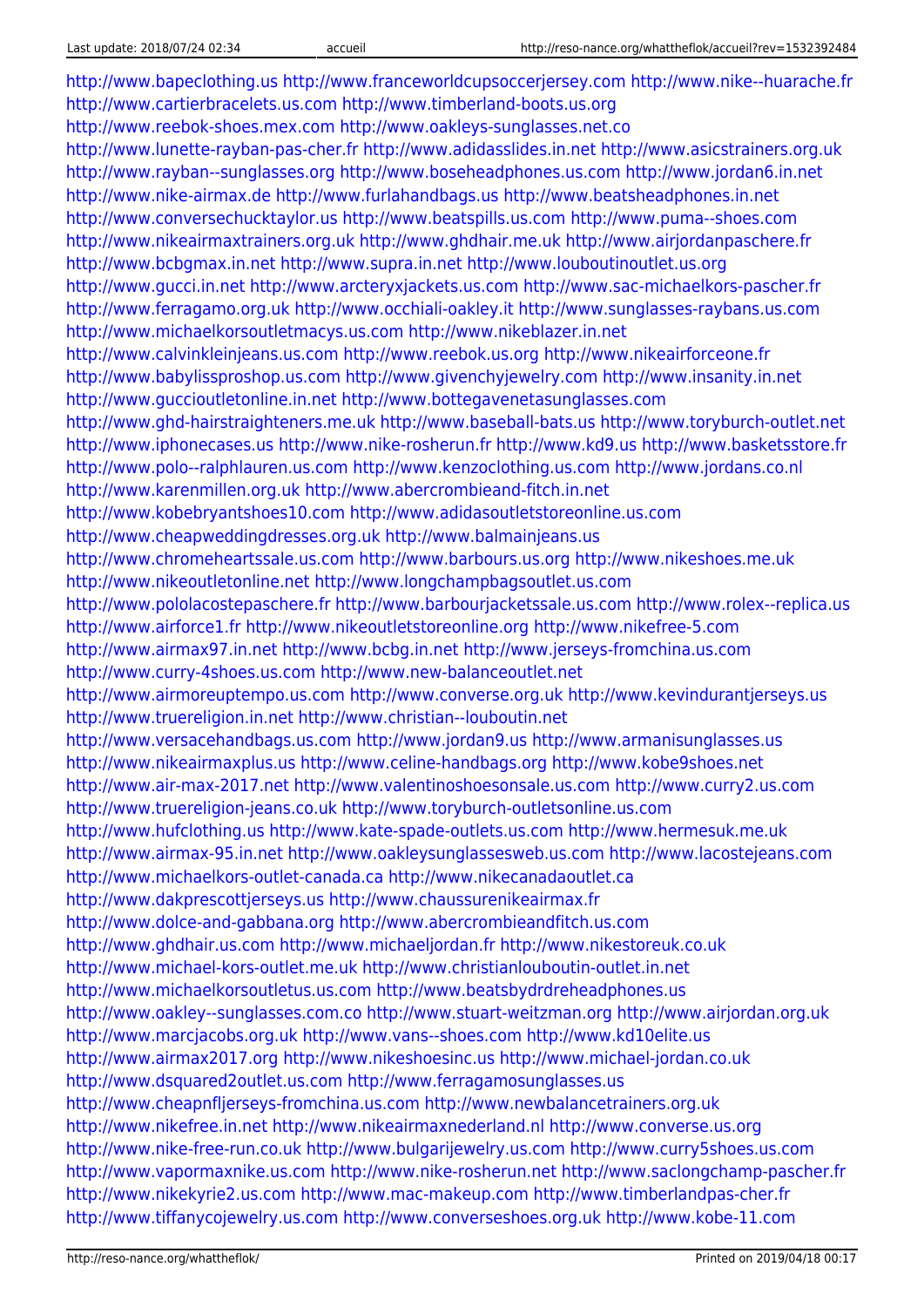<http://www.dansko-shoes.org> <http://www.fivefingersshoes.org> <http://www.beats-by-dre.co.uk> <http://www.montre-femme-homme.fr> <http://www.cheapoakleysunglassesfreeshipping.us.com> <http://www.bvlgarisunglasses.com> <http://www.kyrie4store.us.com> <http://www.alexandermcqueenhandbags.com> <http://www.converseallstar-outlet.it> <http://www.aaronrodgersjerseys.us> <http://www.yvessaintlaurent.us.com> <http://www.nikeroshe.net> <http://www.michael--kors.fr> <http://www.lebronjames-shoes.com> <http://www.scarpe-hogan.it> <http://www.abercrombieoutlet.us.org> <http://www.lunetteraybanpascher.fr> <http://www.michael--kors.org.uk> <http://www.poloralphlaurenoutletsale.us.com> <http://www.oakleysunglassessale.name> <http://www.montblancpens.net> <http://www.dysonhairdryer.us.com> <http://www.fitflops.me.uk> <http://www.nikeairmax.es> <http://www.armanijeansoutlet.com> <http://www.jerseys.in.net> <http://www.antoniobrownjerseys.com> <http://www.asics-gellyte.fr> <http://www.discount-chanel.com> <http://www.adidasoutletstore.us> <http://www.lebronshoes12.net> <http://www.jordans.pt> <http://www.nikeairmax.co.nl> <http://www.hoganshoes.us.com> <http://www.airmax-90.co.uk> <http://www.hermes-birkinbags.in.net> <http://www.chiflat-iron.us.com> <http://www.airmax2018.us.org> <http://www.diorhandbags.us.com> <http://www.coachsaleoutletonline.us.com> <http://www.jordan7.us.com> <http://www.insanityworkout.in.net> <http://www.nikefree-run.co.uk> <http://www.airmax90.in.net> <http://www.bracelet-pandora-bijoux.fr> <http://www.jordan5.us.com> <http://www.parajumpersoutlet.us.com> <http://www.jimmychoosunglasses.us> <http://www.oakleysunglassesoutlet.us.org> <http://www.hermesoutlets.us.org> <http://www.newbalancepascher.fr> <http://www.brazilworldcupjersey.com> <http://www.supra--shoes.com> <http://www.kevin-durantshoes.us.com> <http://www.burberrysunglasses.us> <http://www.iphonexcase.us.com> <http://www.mulberryoutlet.me.uk> <http://www.giannisantetokounmpojerseys.us> <http://www.christian--louboutin.org.uk> <http://www.adidasstore.us.org> <http://www.isabelmarantshoes.us> <http://www.nikeair-max.net> <http://www.ray-ban-sunglasses.org.uk> <http://www.newbalance.org.uk> <http://www.vanspas-cher.fr> <http://www.jordan3.us> <http://www.cheaptoms.us.com> <http://www.adidasoriginals.org.uk> <http://www.macmakeupuk.co.uk> <http://www.balenciaga-shoes.us.com> <http://www.jordan11.in.net> <http://www.abercrombieoutlet.in.net> <http://www.airfoamposite.us> <http://www.nike-free-run.us.com> <http://www.germanyworldcupjersey.com> <http://www.soccerjerseys.in.net> <http://www.fendi.in.net> <http://www.orologi-rolex.it> <http://www.rayban--sunglasses.org.uk> <http://www.adidas.in.net> <http://www.chloesunglassess.com> <http://www.ferragamohandbags.com> <http://www.longchamphandbagoutlet.us.com> <http://www.oakleysunglassesuk.me.uk> <http://www.dsquared2jeans.us> <http://www.adidasrunningshoes.us.com> <http://www.converse--shoes.us> <http://www.guessfactorycanada.ca> <http://www.louboutinshoes.org.uk> <http://www.longchamp-outletonline.us.com> <http://www.marcjacobs-handbags.in.net> <http://www.wedding--dresses.net> <http://www.basketball--shoes.net> <http://www.oakley--sunglassesoutlet.us.com> <http://www.fendisunglasses.us> <http://www.jimmy-choo-shoes.in.net> <http://www.chopardjewelrys.com> <http://www.nikeairmax95.us> <http://www.rayban--occhiali.it> <http://www.sacvanessa-bruno.fr> <http://www.kevindurant-shoes.net> <http://www.burberryoutletonsale.us.com> <http://www.maccosmetics-uk.co.uk> <http://www.karenmillen.us.com> <http://www.dansko.in.net> <http://www.truereligionjeansoutlet.us.com> <http://www.raybansunglassess.net.co> <http://www.nikestore.org.uk> <http://www.montre--pascher.fr> <http://www.retro-jordan.us.com> <http://www.mizunorunning-shoes.com> <http://www.nikeclothing.us.com> <http://www.instylerionicstyler.us.com> <http://www.harrywinstonjewelrys.com> <http://www.boylondon.us.com> <http://www.adidassoccer.in.net> <http://www.manoloblahnik.us.com> <http://www.rolex--watches.co.uk> <http://www.hogan-outlet-online.it> <http://www.michaelkorsoutlet.in.net> <http://www.insanity.us.com> <http://www.lunetteoakleypascher.fr> <http://www.replica--watches.com> <http://www.armanihandbags.us> <http://www.new-balance-femme-574.fr> <http://www.michael-jordan.it> <http://www.basketballjerseys.us.com> <http://www.mizunowave.net> <http://www.sacburberrysoldes.fr> <http://www.hollisteroutletonline.us.com> <http://www.ballyshoes.us> <http://www.michael-kors-borse.it>